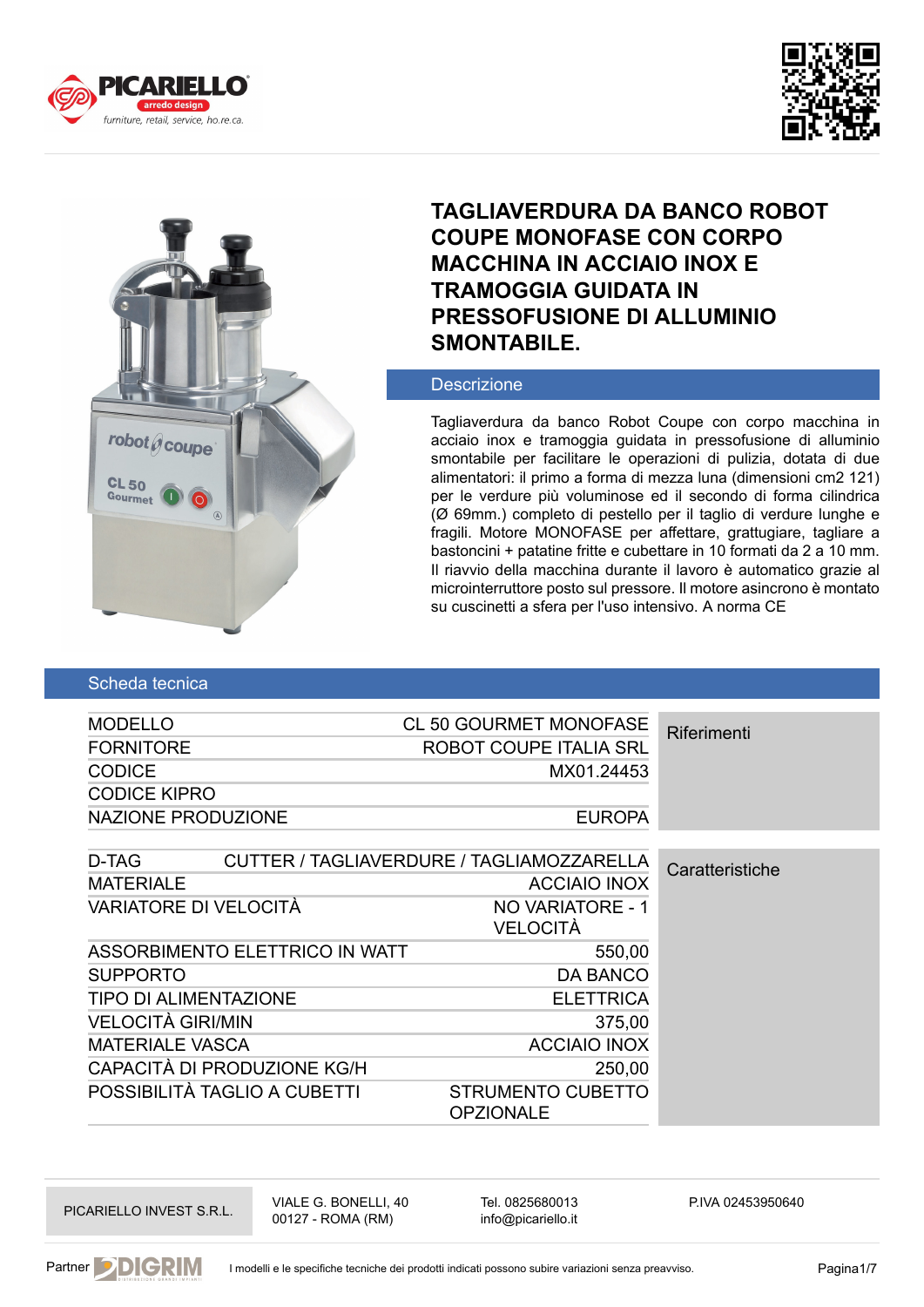



## MATERIALE GRUPPO TAGLIAVERDURE ACCIAIO INOX

| LARGHEZZA (mm)<br>390<br>Dimensioni prodotto<br>PROFONDITÀ (mm)<br>340<br>610<br>ALTEZZA (mm) |  |                        |
|-----------------------------------------------------------------------------------------------|--|------------------------|
|                                                                                               |  |                        |
|                                                                                               |  |                        |
|                                                                                               |  |                        |
| PESO (kg)<br>0,00                                                                             |  |                        |
|                                                                                               |  |                        |
| LARGHEZZA (mm)<br>400                                                                         |  | Dimensioni imballaggio |
| PROFONDITÀ (mm)<br>400                                                                        |  |                        |
| ALTEZZA (mm)<br>650                                                                           |  |                        |
| VOLUME $(m^3)$<br>0,10                                                                        |  |                        |
| PESO (kg)<br>22,00                                                                            |  |                        |

#### Accessori



DISCO FETTE 0.6 MM. PERPER CL50D/52D/55D CL50D- E/52D - E /55D/ CL 50 GOURMET/ CL 60 - R502D - E- R602 - R652 IDEALE PER OTTENERE PERFETTE



DISCO PER TAGLIO FETTE CON SPESSORE DI MILLIMETRI 3 PER CL50/52/ 55/60 - R502/602 MX60.28064



DISCO PER TAGLIO FETTE CON SPESORE DI MILLIMETRI 0.8 PER PER CL50D/52D/55D CL50D- E/ 52D - E /55D/ CL 50 GOURMET/ CL 60 - R502D -



DISCO PER TAGLIO FETTE CON SPESSORE DI MILLIMETRI 4 PER PER CL50D/52D/55D CL50D- E/ 52D - E /55D/ CL 50 GOURMET/ CL 60 - R502D - E- R602 - R652



DISCO PER TAGLIO FETTE CON SPESSORE DI MILLIMETRI 1 PER PER CL50D/52D/55D CL50D- E/ 52D - E /55D/ CL 50 GOURMET/ CL 60 - R502D -



DISCO PER TAGLIO FETTE CON SPESSORE DI MILLIMETRI 2 PER CL50D/ 52D/55D CL50D- E/52D - E /55D/ CL 50 GOURMET/ CL 60 - R502D - E- R602 - R652



DISCO PER TAGLIO FETTE CON SPESSORE DI MILLIMETRI 5 PER CL50/52/ 55/60 - R502/602 MX60.28065



DISCO FETTA MM 6 PER R502/R602/CL50/CL52/CL55/ CL60/CL50 GOURMET/R502/ R602/R652 MX60.28196

PICARIELLO INVEST S.R.L. VIALE G. BONELLI, 40 00127 - ROMA (RM)

Tel. 0825680013 info@picariello.it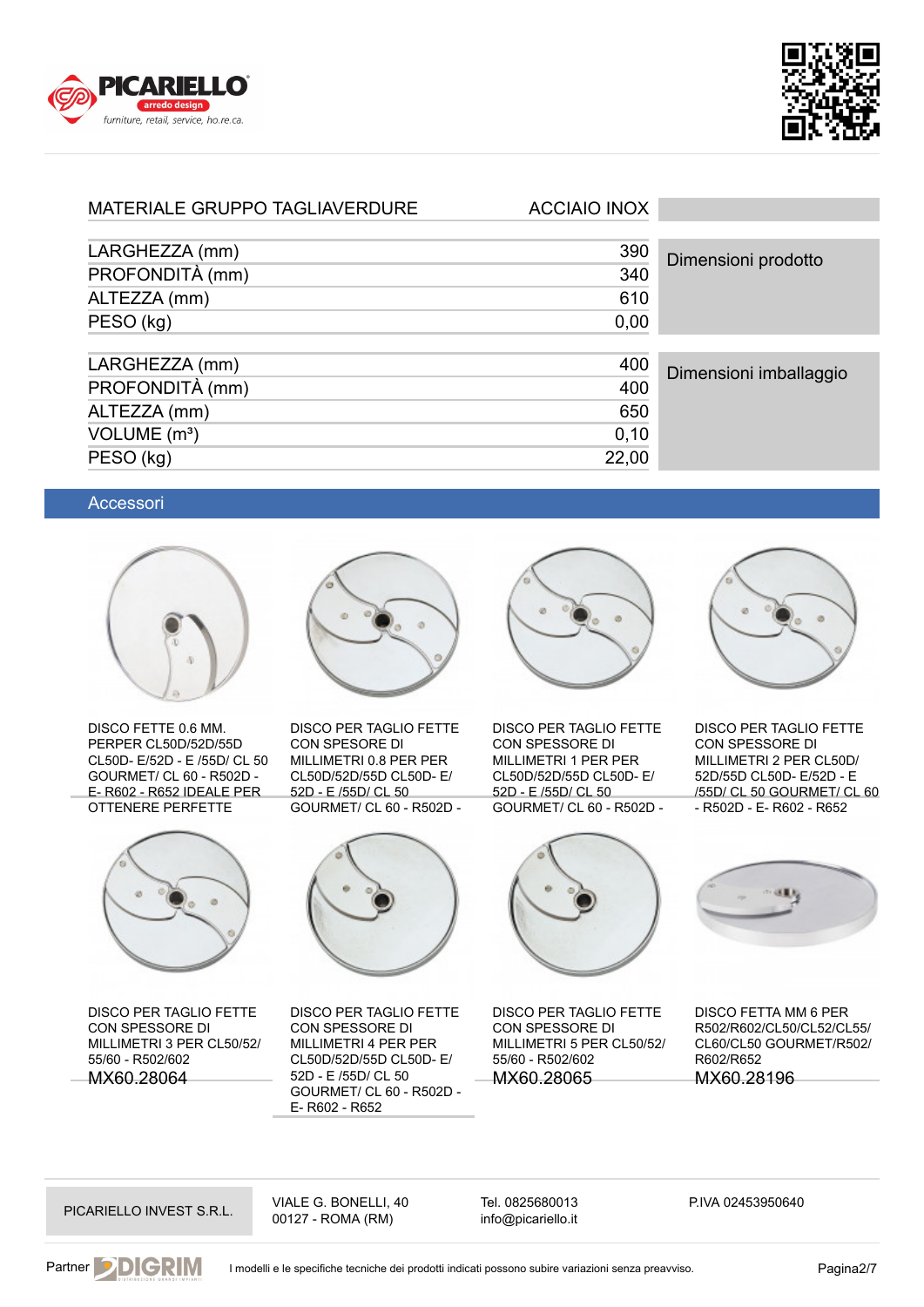



MX60.28004



DISCO PER TAGLIO FETTE CON SPESSORE DI MILLIMETRI. 8 PER CL50/52/ 55/60 - R502/602 MX60.28066



DISCO PER TAGLIO FETTE CON SPESSORE DI MILLIMETRI 10 PER PER CL50D/52D/55D CL50D- E/ 52D - E /55D/ CL 50 GOURMET/ CL 60 - R502D -

 $\sqrt{2}$ 

DISCO PER TAGLIO FETTE CON SPESSORE DI



DISCO FETTE PER PATATE COTTE 4MM PER CL50D/ 52D/55D CL50D- E/52D - E /55D/ CL 50 GOURMET/ CL 60 - R502D - E- R602 - R652 **MX60 27244** 



DISCO PER TAGLIO FETTE ONDULATE CON SPESSORE DI MILLIMETRI 5 PER CL50D/ 52D/55D CL50D- E/52D - E /55D/ CL 50 GOURMET/ CL 60 - R502D - E- R602 - R652



DISCO FETTE PER PATATE COTTE 6MM PER CL50D/ 52D/55D CL50D- E/52D - E /55D/ CL 50 GOURMET/ CL 60 - R502D - E- R602 - R652 MX60.27245



DISCO PER TAGLIO JULIENNE CON SPESSORE DI MILLIMETRI 1.5 PER CL50D/52D/55D CL50D- E/ 52D - E /55D/ CL 50 GOURMET/ CL 60 - R502D -

DISCO PER TAGLIO FETTE ONDULATE CON SPESSORE DI MILLIMETRI 2 PERCL50D/ 52D/55D CL50D- E/52D - E /55D/ CL 50 GOURMET/ CL 60 - R502D - E- R602 - R652



DISCO PER TAGLIO JULIENNE CON SPESSORE DI MILLIMETRI 2 PER CL50D/ 52D/55D CL50D- E/52D - E /55D/ CL 50 GOURMET/ CL 60 - R502D - E- R602 - R652





DISCO PER TAGLIO FETTE ONDULATE CON SPESSORE DI MILLIMETRI 3 PER CL50D/ 52D/55D CL50D- E/52D - E /55D/ CL 50 GOURMET/ CL 60 - R502D - E- R602 - R652



DISCO PER TAGLIO JULIENNE CON SPESSORE DI MILLIMETRI 3 PER CL50D/ 52D/55D CL50D- E/52D - E /55D/ CL 50 GOURMET/ CL 60 - R502D - E- R602 - R652

PICARIELLO INVEST S.R.L. VIALE G. BONELLI, 40 00127 - ROMA (RM)

Tel. 0825680013 info@picariello.it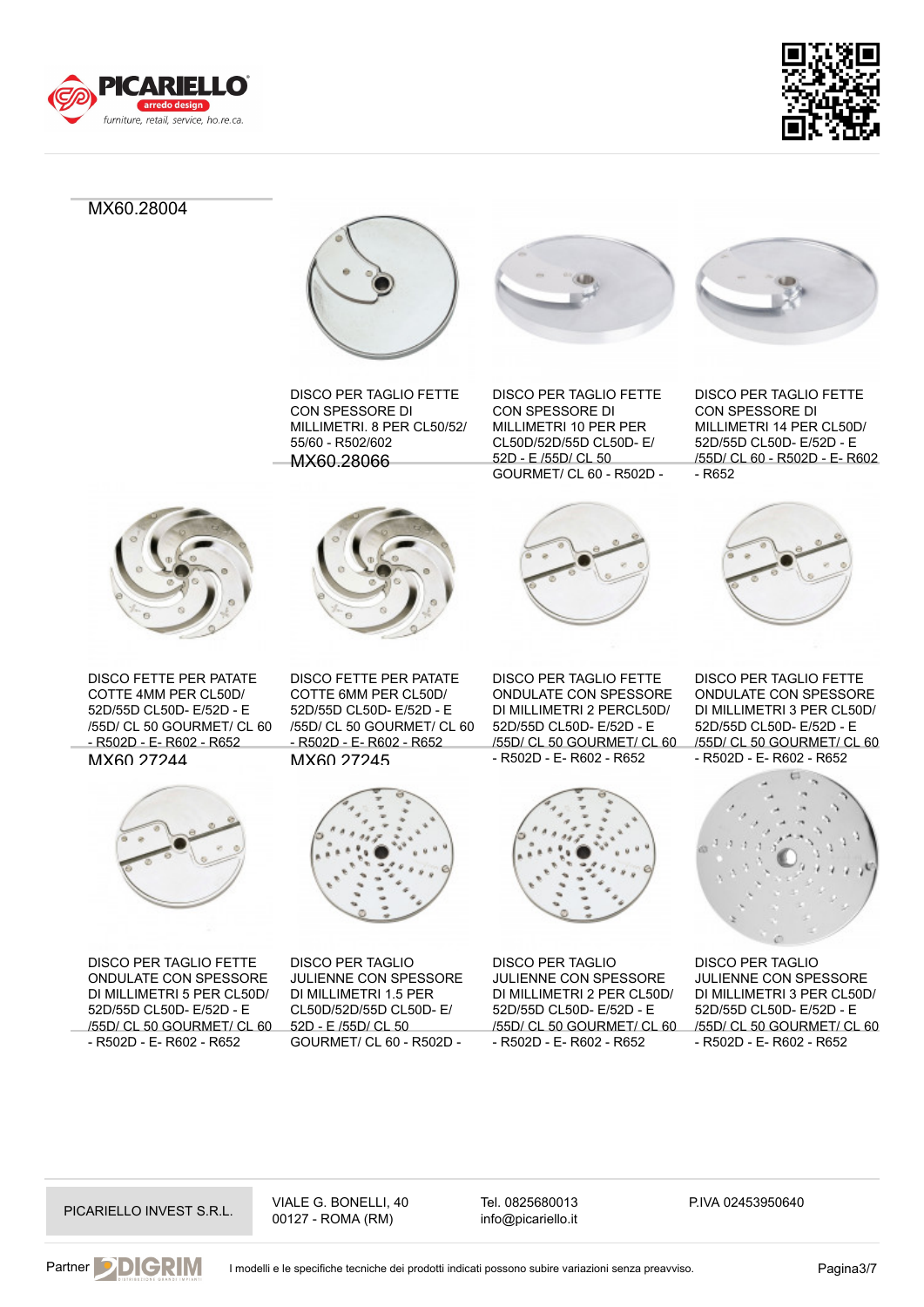





DISCO PER TAGLIO JULIENNE CON SPESSORE DI MILLIMETRI 4 PER CL50D/ 52D/55D CL50D- E/52D - E /55D/ CL 50 GOURMET/ CL 60 - R502D - E- R602 - R652



DISCO PER GRATTUGGIARE IL PANE ED IL FORMAGGIO PER CL50D/52D/55D CL50D-E/52D - E /55D/ CL 50 GOURMET/ CL 60 - R502D - E- R602 - R652



DISCO PER TAGLIATELLE 1X8 MM PER CL50D/52D/55D CL50D- E/52D - E /55D/ CL 50 GOURMET/ CL 60 - R502D - E- R602 - R652 MX60.28172



DISCO PER TAGLIO JULIENNE CON SPESSORE DI MILLIMETRI 5 PER CL50/ 52/55/60 - R502/602 MX60.28059



DISCO PER TAGLIO PATATE TIPO ROSTI PER CL50D/52D/ 55D CL50D- E/52D - E /55D/ CL 50 GOURMET/ CL 60 - R502D - E- R602 - R652 MX60.27164



DISCO SPECIALE PER CIPOLLE CON SPESSORE DI MILLIMETRI 1X26 PER CL50D/52D/55D CL50D- E/ 52D - E /55D/ CL 50 GOURMET/ CL 60 - R502D -



DISCO PER SFILACCIARE CON SPESSORE DI MILLIMETRI 7 PER CL50D/ 52D/55D CL50D- E/52D - E /55D/ CL 50 GOURMET/ CL 60 - R502D - E- R602 - R652



DISCO PER TAGLIO PATATE CRUDE PER R502/R502VV/ R602/R652/CL50- CL50U - CL 50GOURMET / CL52/CL55/  $C<sub>L</sub>60$ 

MX60.27219



DISCO PER TAGLIO STRISCE CON SPESSORE DI MILLIMETRI 2 X 4 PER CL50D/52D/55D CL50D- E/ 52D - E /55D/ CL 50 GOURMET/ CL 60 - R502D -



DISCO PER SFILACCIARE LA MOZZARELLA CON CON SPESSORE DI MILLIMETRI 9 PER CL50D/52D/55D CL50D-E/52D - E /55D/ CL 50 GOURMET/ CL 60 - R502D -



DISCO PER GRATTUGIARE RADICI Ø 1.0 MILLIMETRI PER CL50D/52D/55D CL50D-E/52D - E /55D/ CL 50 GOURMET/ CL 60 - R502D - E- R602 - R652



DISCO PER TAGLIO STRISCE CON SPESSORE DI MILLIMETRI. 2 X 6 PER CL50D/52D/55D CL50D- E/ 52D - E /55D/ CL 50 GOURMET/ CL 60 - R502D -

PICARIELLO INVEST S.R.L. VIALE G. BONELLI, 40 00127 - ROMA (RM)

Tel. 0825680013 info@picariello.it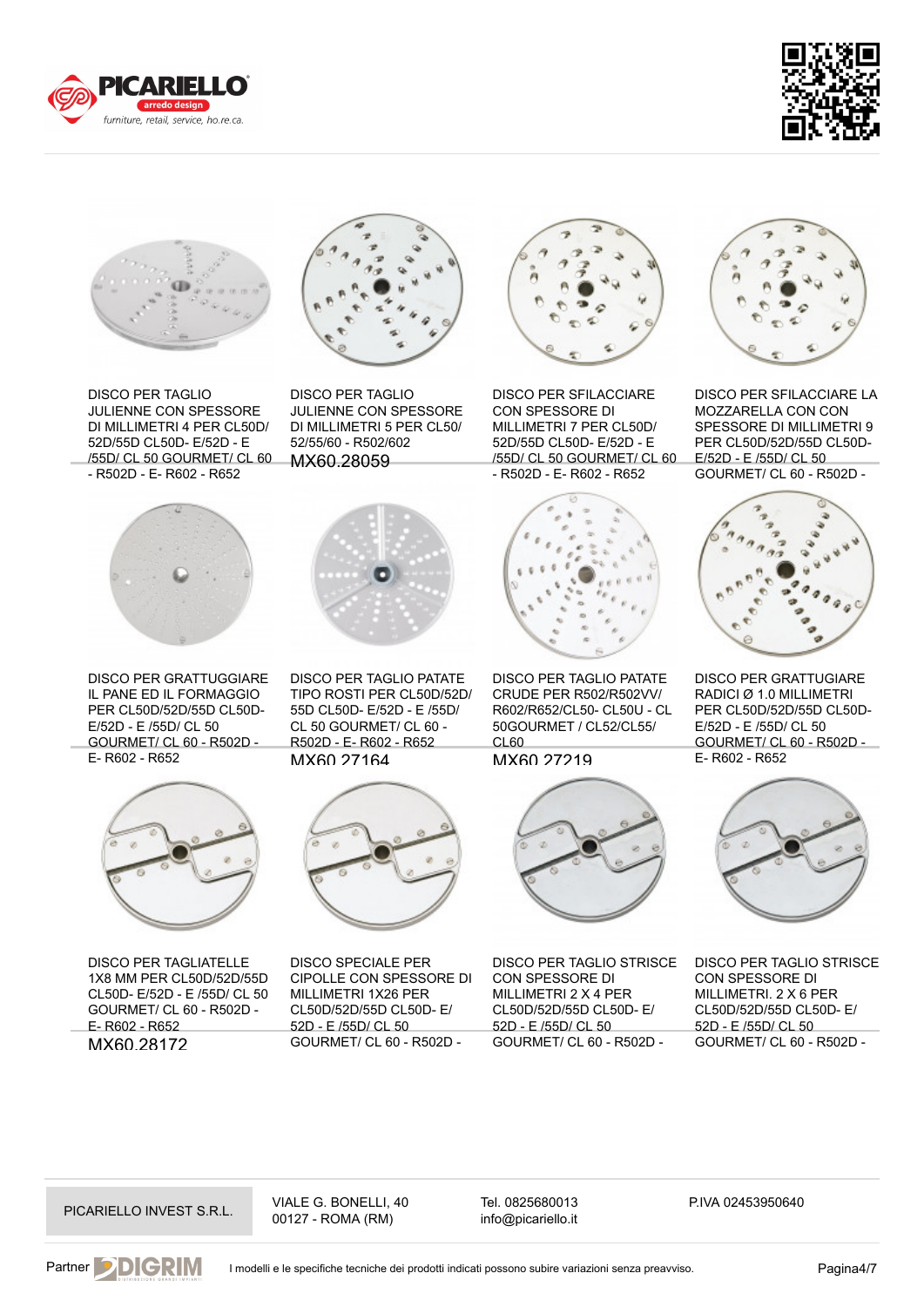





DISCO PER TAGLIO STRISCE CON SPESSORE DI MILLIMETRI 2 X 8 PER CL50D/52D/55D CL50D- E/ 52D - E /55D/ CL 50 GOURMET/ CL 60 - R502D -



DISCO PER TAGLIO FIAMMIFERI CON SPESSORE DI MILLIMETRI 3 X 3 PER CL50D/52D/55D CL50D- E/52D - E /55D/ CL 50 GOURMET/ CL 60 - R502D -



DISCO PER TAGLIATELLE 2X10MM PER CL50D/52D/55D CL50D- E/52D - E /55D/ CL 50 GOURMET/ CL 60 - R502D - E- R602 - R652 MX60.28173



DISCO PER TAGLIO FIAMMIFERI CON SPESSORE DI MILLIMETRI 2 X 2 PER CL50D/52D/55D CL50D- E/52D - E /55D/ CL 50 GOURMET/ CL 60 - R502D -



DISCO LISTELLI MM 2,5X2,5 PER CL50D/52D/55D CL50D-E/52D - E /55D/ CL 50 GOURMET/ CL 60 - R502D - E- R602 - R652 MX60.28195



DISCO PER TAGLIO FIAMMIFERI CON SPESSORE DI MILLIMETRI 4 X 4 PER CL50D/52D/55D CL50D- E/52D - E /55D/ CL 50 GOURMET/ CL 60 - R502D -



DISCO PER TAGLIO LISTELLI CURVI CON SPESSORE DI MILLIMETRI 6 X 6 PER CL50D/52D/55D CL50D- E/ 52D - E /55D/ CL 50 GOURMET/ CL 60 - R502D -



DISCO PER TAGLIO LISTELLI CURVI CON SPESSORE DI MILLIMETRI 8 X 8 PER CL50D/52D/55D CL50D- E/ 52D - E /55D/ CL 50 GOURMET/ CL 60 - R502D -



GRIGLIA CUBETTI E DISCO FETTA PER CUBETTO MM. 5 X 5 5 PER CL50D- E/52D - E /55D/ CL 50 GOURMET/ CL 60 - R502D - E- R602 - R652 MX60.28110



GRIGLIA CUBETTI E DISCO FETTA PER CUBETTO MM. 8 X 8 X 8 PER CL50D/52D/55D CL50D- E/52D - E /55D/ CL 50 GOURMET/ CL 60 - R502D - E- R602 - R652



GRIGLIA CUBETTI E DISCO FETTA PER CUBETTO MM. 10 X 10 X 10 PER CL50D/52D/ 55D CL50D- E/52D - E /55D/ CL 50 GOURMET/ CL 60 - R502D - E- R602 - R652



KIT SPECIALE CUBETTI MOZZARELLA MM. 5 X 14 X 14 PER CL50D/52D/55D CL50D- E/52D - E /55D/ CL 50 GOURMET/ CL 60 - R502D - E- R602 - R652

PICARIELLO INVEST S.R.L. VIALE G. BONELLI, 40 00127 - ROMA (RM)

Tel. 0825680013 info@picariello.it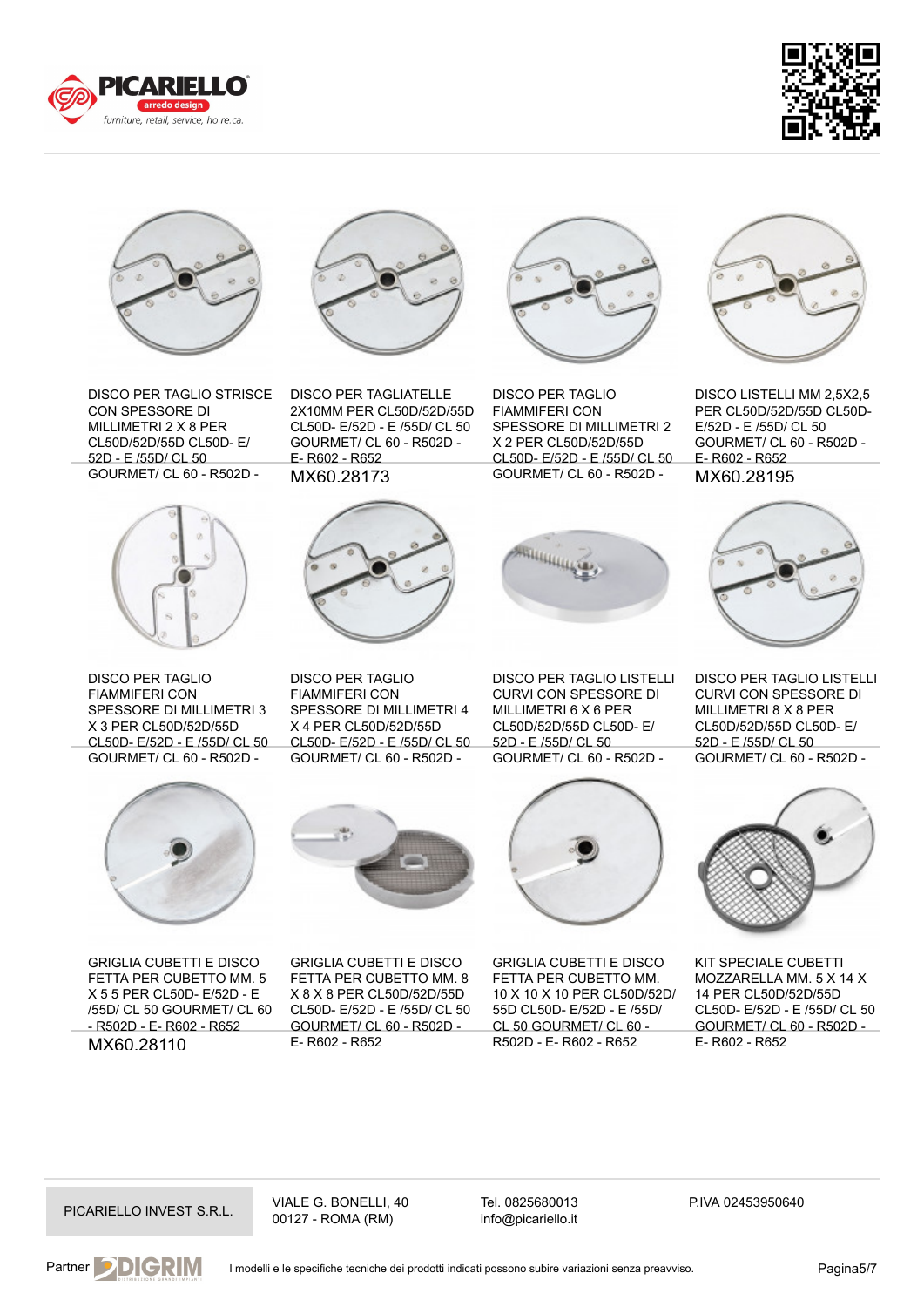





GRIGLIA CUBETTI E DISCO FETTA PER CUBETTO MM. 14 X 14 X 10 PER CL50D/52D/ 55D CL50D- E/52D - E /55D/ CL 50 GOURMET/ CL 60 - R502D - E- R602 - R652





DISCO PER TAGLIO LISTELLI DIRITTI CON SPESSORE DI MILLIMETRI 8 X 8 SOLO PER CL50D/52D/55D CL50D- E/ 52D - E /55D/ CL 50 GOURMET/ CL 60 - R502D -

DISCO PER TAGLIO LISTELLI DIRITTI CON SPESSORE DI MILLIMETRI 10 X 10 SOLO PER CL 50-52-55D TL-60 MX60.28135

DISCO PER TAGLIO LISTELLI DIRITTI CON SPESSORE DI MILLIMETRI 10 X 16 SOLO PER CL 50-52-55D TL-60 MX60.28158



 $\overline{a}$  $\overline{\phantom{a}}$ 



D-CLEAN KIT PER PULIZIA

DISCO PER TAGLIO LISTELLI DIRITTI CON SPESSORE DI MILLIMETRI 8 X16 SOLO PER CL50D/52D/55D CL50D- E/ 52D - E /55D/ CL 50 GOURMET/ CL 60 - R502D -

CONTENITORE DISCHI IN POLICARBONATO ADATTO A DISCHI PER R502 E R602/ CL50 E CL60 MX60.27258

PORTA DISCHI A PARETE 4 ASTE INOX MX60.107812

GRIGLIE PER TAGLIO CUBETTI MX60.39881



PROTEZIONE DISCHI PER DISCHI R502 A R602 E CL50 A CL60 MX60.39726



DISCO PER BRUNOISE 2X2MM PER CL50 GOURMET MX60.28174



DISCO PER BRUNOISE 3X3MM PER CL50 GOURMET MX60.28175



DISCO PER BRUNOISE 4X4MM PER CL50 GOURMET MX60.28176

PICARIELLO INVEST S.R.L. VIALE G. BONELLI, 40 00127 - ROMA (RM)

Tel. 0825680013 info@picariello.it